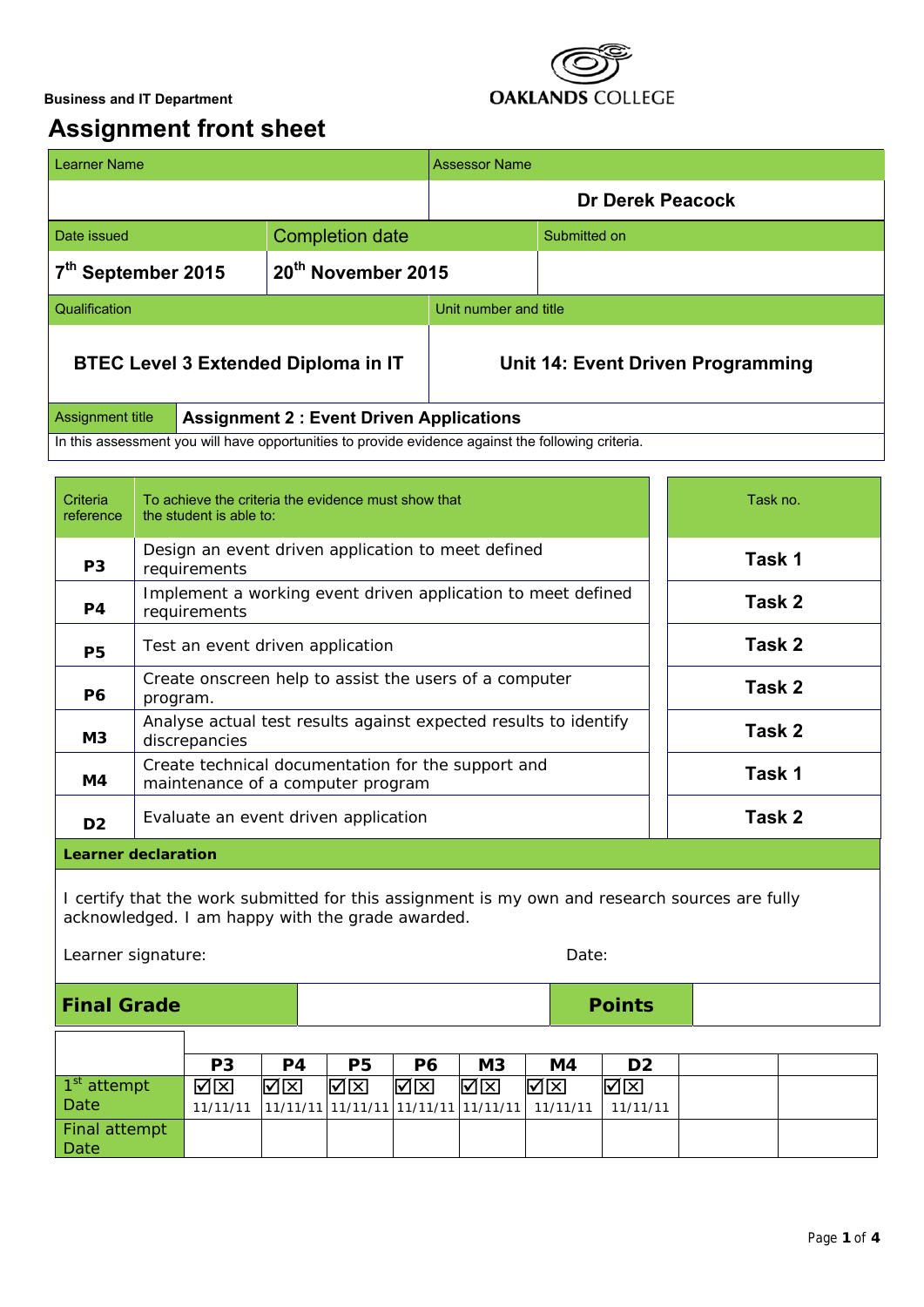

# **Assessor's comments**

| <b>Qualification</b>       | <b>BTEC Level 3 Extended Diploma in IT</b> |              | Assessor name   Dr Derek Peacock |
|----------------------------|--------------------------------------------|--------------|----------------------------------|
| Unit number and<br>  title | Unit 14: Event Driven Programming          | Learner name |                                  |

| <b>Grading criteria</b>                                                                                                          |                                                      |                                       | <b>Assessor Feedback</b> |  |             |  |  |
|----------------------------------------------------------------------------------------------------------------------------------|------------------------------------------------------|---------------------------------------|--------------------------|--|-------------|--|--|
| P <sub>3</sub>                                                                                                                   | meet defined requirements                            | Design an event driven application to |                          |  |             |  |  |
| Implement a working event driven<br>application to meet defined<br><b>P4</b><br>requirements                                     |                                                      |                                       |                          |  |             |  |  |
| Test an event driven application<br><b>P5</b>                                                                                    |                                                      |                                       |                          |  |             |  |  |
| Create onscreen help to assist the users<br><b>P6</b><br>of a computer program                                                   |                                                      |                                       |                          |  |             |  |  |
| Analyse actual test results against<br>expected results to identify<br>M3<br>discrepancies                                       |                                                      |                                       |                          |  |             |  |  |
| Create technical documentation for the<br>support and maintenance of a computer<br><b>M4</b><br>program                          |                                                      |                                       |                          |  |             |  |  |
| D <sub>2</sub>                                                                                                                   |                                                      | Evaluate an event driven application. |                          |  |             |  |  |
| <b>Action</b><br>Additional Assessor Feedback (including feedback for upgrade) and<br>completed by<br><b>Action Plan</b><br>date |                                                      |                                       |                          |  |             |  |  |
|                                                                                                                                  |                                                      |                                       |                          |  |             |  |  |
|                                                                                                                                  |                                                      |                                       |                          |  |             |  |  |
|                                                                                                                                  |                                                      |                                       |                          |  |             |  |  |
| <b>Learner Feedback</b>                                                                                                          |                                                      |                                       |                          |  |             |  |  |
|                                                                                                                                  |                                                      |                                       |                          |  |             |  |  |
|                                                                                                                                  |                                                      |                                       |                          |  |             |  |  |
| Learner                                                                                                                          |                                                      |                                       | <b>Signature</b>         |  | <b>Date</b> |  |  |
| <b>Assessor</b>                                                                                                                  |                                                      |                                       | <b>Signature</b>         |  | <b>Date</b> |  |  |
|                                                                                                                                  | <b>Internal Verifier</b>                             |                                       | <b>Signature</b>         |  | <b>Date</b> |  |  |
|                                                                                                                                  | <b>Lead Internal</b><br>Verifier (if<br>appropriate) |                                       | <b>Signature</b>         |  | Date        |  |  |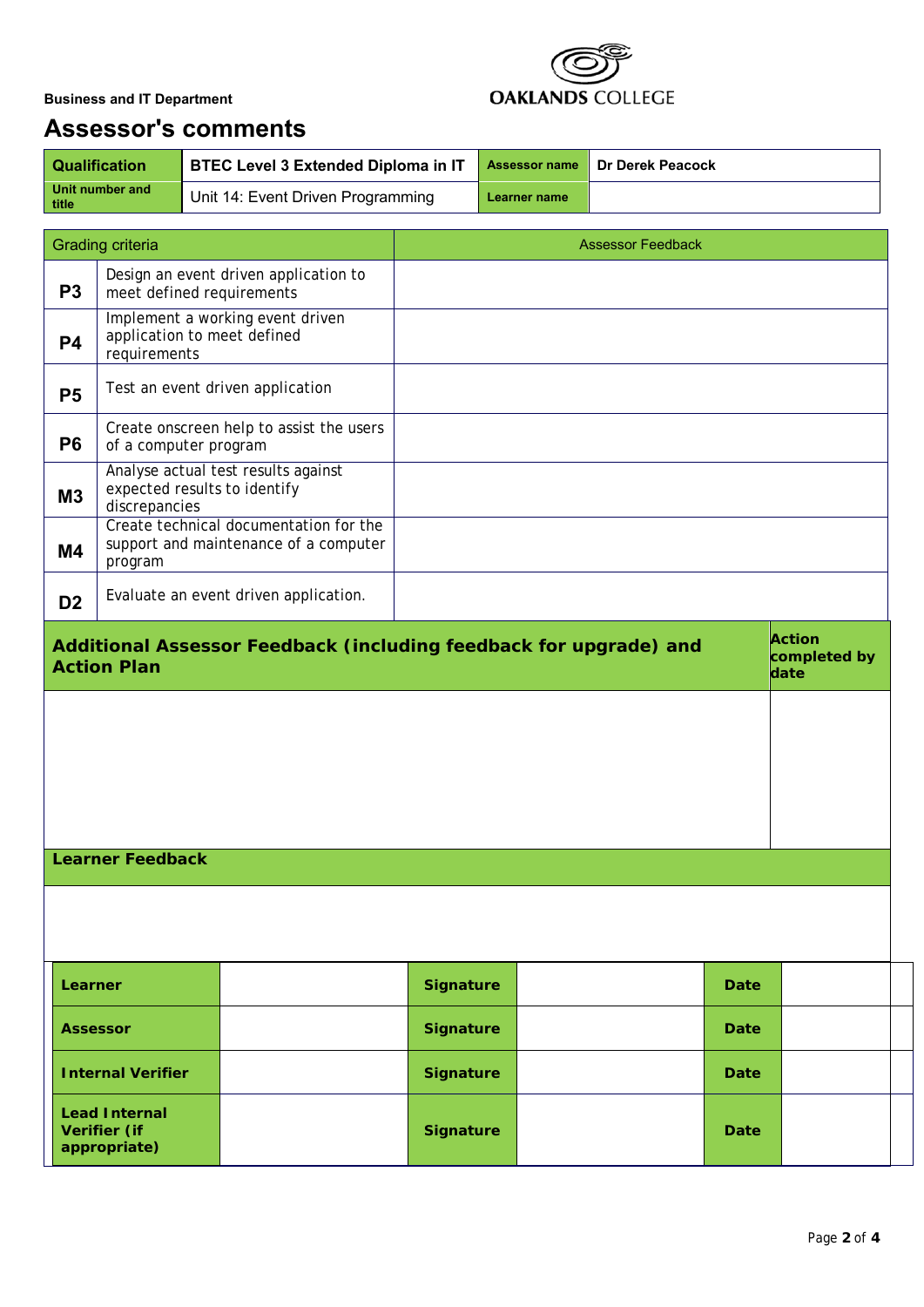

# **Assignment brief**

| Qualification         | <b>BTEC Level 3 Extended Diploma in IT</b> |
|-----------------------|--------------------------------------------|
| Unit number and title | Unit 14: Even Driven Programming           |
| <b>Start date</b>     | 7 <sup>th</sup> September 2015             |
| <b>Deadline</b>       | . 20 <sup>th</sup> November 2015           |
| Assessor name         | <b>Dr Derek Peacock</b>                    |

#### Assignment title **Assignment 2: Event Driven Applications**

#### **The purpose of this assignment is to:**

- Be able to use the tools and techniques of an event driven language
- Be able to design event driven applications
- Be able to implement event driven applications.

## **Scenario**

You are working for "Lets Train U", a training organisation that provides training in its own training centres, on customer's sites and as an on-line resource. You have been given the job of producing three example small applications that could be used as suitable training examples for an introductory course in event driven programming. The example chosen must all be event driven and cover the following topics

- Input, output, Sequence, selection and iteration
- Declaring variables, the scope of variables
- Data types, data validation and error handling
- Code layout, indentation, comments and good use of names
- Event handling and other procedures or functions

*P3:* design an event driven application to meet defined requirements *M4:* create technical documentation for the support and maintenance of a computer program

### **Task 1 (P3, M4)**

- 1. Create a use case diagram that summarise the functionality of each application based on the supplied user requirements.
- 2. Create a class diagram that contains appropriate classes, attributes and methods
- 3. Fully document the classes
- 4. Generate skeleton code from the classes and the supporting API technical documentation
- 5. Get your line manager (your tutor) to sign off each of the completed designs as meeting the specified requirements

### **Evidence**

A document or web page that for each application example contains

- 1. Use Case Diagram
- 2. Class Diagram
- **3.** API Documentation